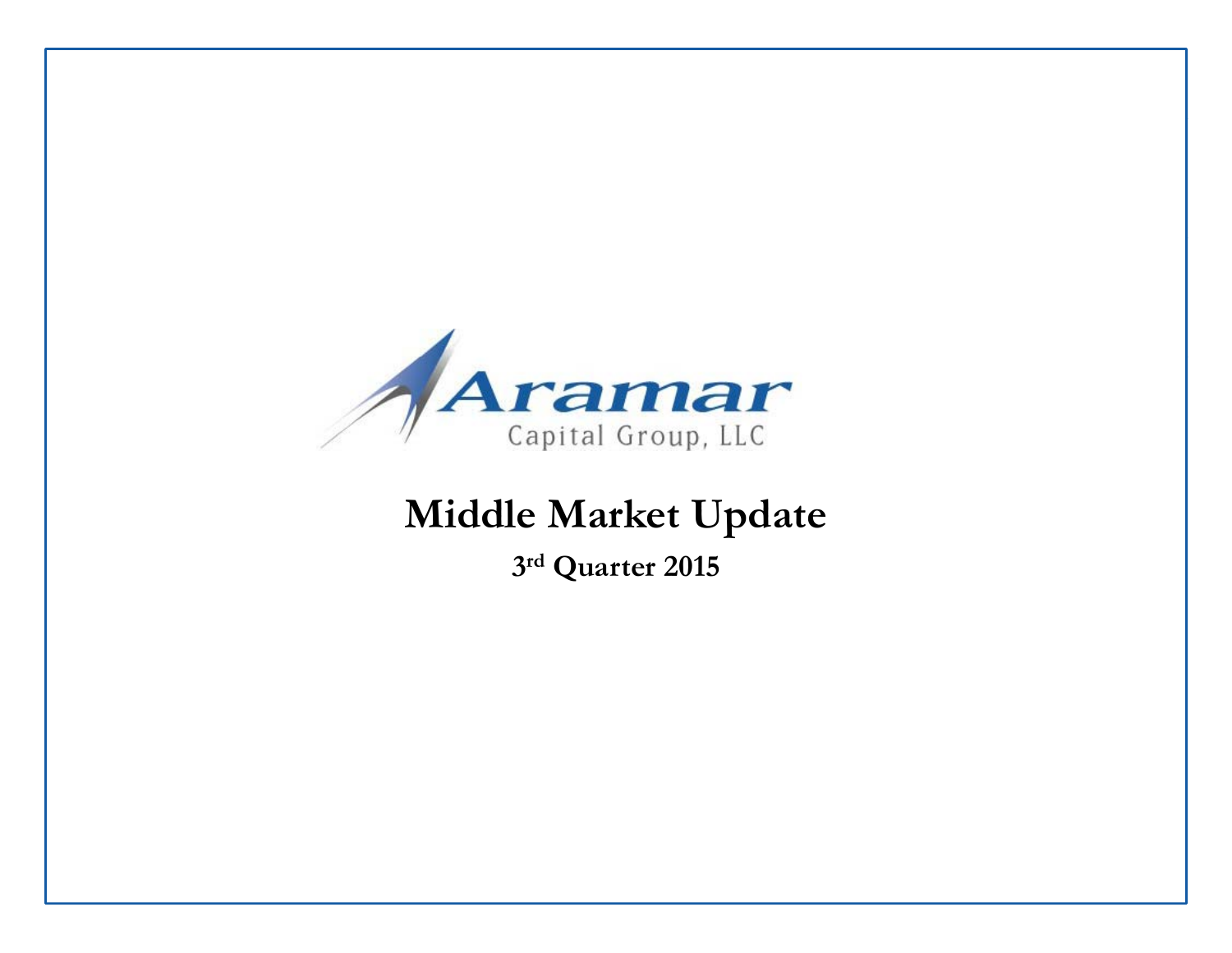# Capital Group, LL

#### **Gross Domestic Product**

- ■ Real GDP grew at an annualized rate of 1.5% in Q3 2015, down from the 3.9% increase in Q2 2015 and short of the consensus estimate of  $2.6\%$ <sup>1</sup>
	- ― $-$  The moderate uptick in GDP reflected positive  $\ddot{\theta}$ contributions from personal consumption expenditures, state and local government spending, and residential fixed  $investment<sup>1</sup>$
	- One cause of the deceleration was that real exports of goods and services expanded by only  $0.7\%$  in Q3, mainly due to weaker global demand<sup>2</sup>
	- Imports, which are a subtraction in the calculation of GDP, rose 1.7%, up from the 0.5% increase in  $Q2^2$

#### **Consumer Spending**

- ■Consumers were net savers, as real disposable personal income grew 3.5% in Q3, as compared with an increase of 1.2% in Q2, while the personal savings rate edged up from 4.7% to 4.8% in  $O3<sup>1</sup>$ 
	- Real personal consumption expenditures rose slightly by 0.2% in Q3, down from the 0.4% increase in Q 2 Q3, down from the 0.4% increase in Q2 as short-term rate<br>ation increased  $3.2\%$  in Q3, as compared with excess of 40 bps<sup>6</sup>
- ■ Private consumption increased 3.2% in Q3, as compared with 3.6% during the prior quarter, supported by low energy prices and labor market gains<sup>1</sup>

#### **Outlook for Late 2015**

- ■ $\blacksquare$  Despite the projected consensus 2.6% GDP growth in 2015<sup>1</sup>, U.S. CEOs remain cautious about projected sales, so will be paring capital investments and hiring over the next six months<sup>3</sup>
- ■ The Business Roundtable CEO Economic Outlook Survey shows that U.S. CEOs expect GDP growth of 2.4% in 2015, a 0.1% decline from their prediction as of Q2 2015<sup>4</sup>

*5. Bureau of Labor Statistics 6. U.S. Department of the Treasury*

*7. U.S. Federal Reserve*

#### **Annualized Real GDP Growth Since 2009**



*Source: Bureau of Economic Analysis.*

#### **Employment**

- ■ In Q3, the unemployment rate was essentially unchanged at 5.0% from Q2, but down 0.7% from the same quarter last year<sup>5</sup>
- ■ Employment rose by 1.1 million people, mainly in the professional and business services, healthcare, retail trade, food services, and construction sectors<sup>5</sup>

#### **U.S. Treasury Securities**

 The U.S. Treasury yield curve experienced significant flattening during Q3, as short-term rates were up marginally and long duration notes dropped in 6

| excess of 40 bps <sup>o</sup>                           | Q4 2014 | Q1 2015 | Q2 2015 | Q3 2015 |
|---------------------------------------------------------|---------|---------|---------|---------|
| 5-year Treasury Note                                    | $1.7\%$ | $1.5\%$ | $1.6\%$ | 1.6%    |
| 10-year Treasury Note                                   | $2.4\%$ | $2.1\%$ | 2.3%    | 2.3%    |
| 30-year Treasury Note                                   | $3.2\%$ | $2.7\%$ | 3.1%    | 3.2%    |
| 10-year Treasury Inflation Protected Security<br>(TIPS) | $0.5\%$ | 0.6%    | $0.5\%$ | 0.6%    |

#### **Federal Reserve**

 Markets anticipate that the FOMC will increase the federal funds rate at the December meeting, with the final decision depending on the prevailing unemployment rate, inflation rate, and other economic factors<sup>7</sup>

*2. National Institute of Statistics and Economic Studies*

*<sup>1.</sup> U.S. Bureau of Economic Analysis*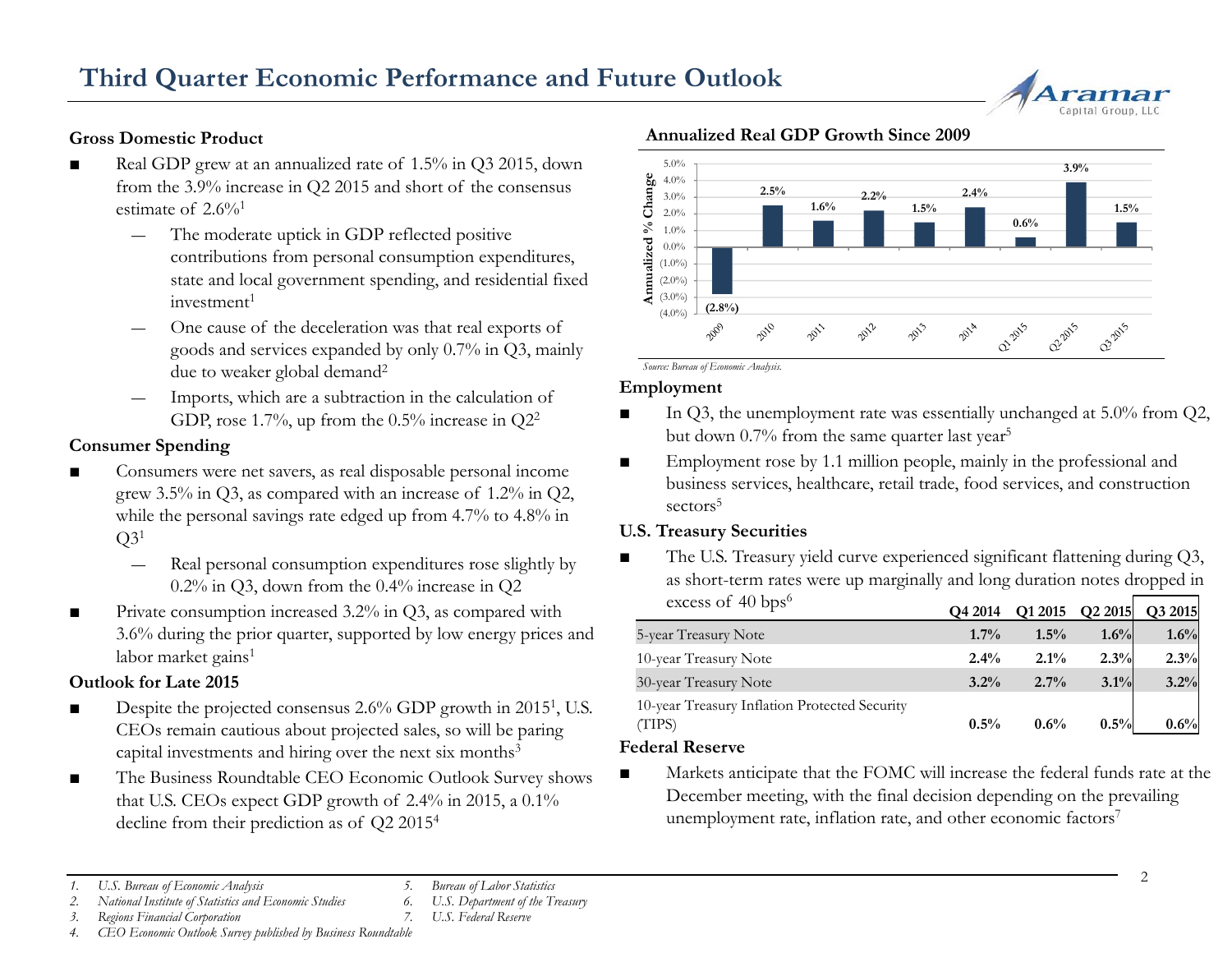### **Mergers and Acquisitions and Private Equity**

- ■ The aggregate global mergers and acquisitions (M&A) transaction value rose 21.1% to \$2.9T over 11,754 deals year-to-date (YTD) Q3, as compared with \$2.4T during the same period in 20141
- ■ M&A activity is projected to reach an all-time high by year end, as companies take advantage of low-cost financing in advance of an discribed with \$2.41 during the same period in 2014<br>M&A activity is projected to reach an all-time high by year end, as<br>companies take advantage of low-cost financing in advance of an<br>anticipated increase in U.S. interest
- ■ North America accounted for 52% of the global deal value, representing \$1.4T through 3,773 transactions YTD Q3 20151
	- Transactions not including a foreign entity accounted for 70.7% of the total North American M&A transactions in Q3
	- Charter Communications' \$77.8B acquisition of Time Warner Cable and Avago Technologies' \$33.7B purchase of Broadcom Corporation led to the technology, media, and telecommunications (TMT) sector comprising a fifth of all M&A activity in Q3
- The global private equity (PE) market has completed 1,722 buyouts worth \$276.6B YTD Q3, decreases of 13.8% and 2.8%, respectively, from the same period in 20141

#### **U.S. M&A Activity**



*Source: FactSet U.S. Flashwire September Report.* 

- 
- *2. The Wall Street Journal*

*3. PitchBook*



**U.S. Private Equity Deal Flow**



*Source: PitchBook.*

- U.S. PE total invested capital finished Q3 with \$153.7B across 778 M&A activity in Q3 deals, including the \$45B merger of Heinz and Kraft Foods Group<sup>3</sup>
	- So far this year, 47% of PE deals have been valued at under \$25M and 21% have ranged between \$25M and \$100M3
		- — Add-on acquisitions accounted for 47% of all consummated U.S. deals thus far this year and for a record 62% of all buyouts
	- **verall valuations of PE-acquired companies continue to decrease** from 2014, with median EBITDA multiples for buyouts falling to 8.3x in Q3 2015, down from 10.7x in 20143,4
	- ■ However, PE multiples for middle-market deals (\$10MM to \$250MM) improved to an average of 7.1x EBITDA, the highest quarterly mark in at least the past 13 years<sup>5</sup>
	- ■ Debt-to-EBITDA multiples are at 5.0x, down from 6.6x and 6.7x in 2013 and 2014, respectively<sup>3</sup>
	- ■ PE activity, valuations, and leverage all have declined, as fund managers reel back in the face of aggressive strategic buyers and geopolitical disruptions, preferring to focus on add-ons and smaller transactions

*1. Mergermarket* for which there typically are no publicly available data) that tend to change hands at much lower multiples<br>5. GF Data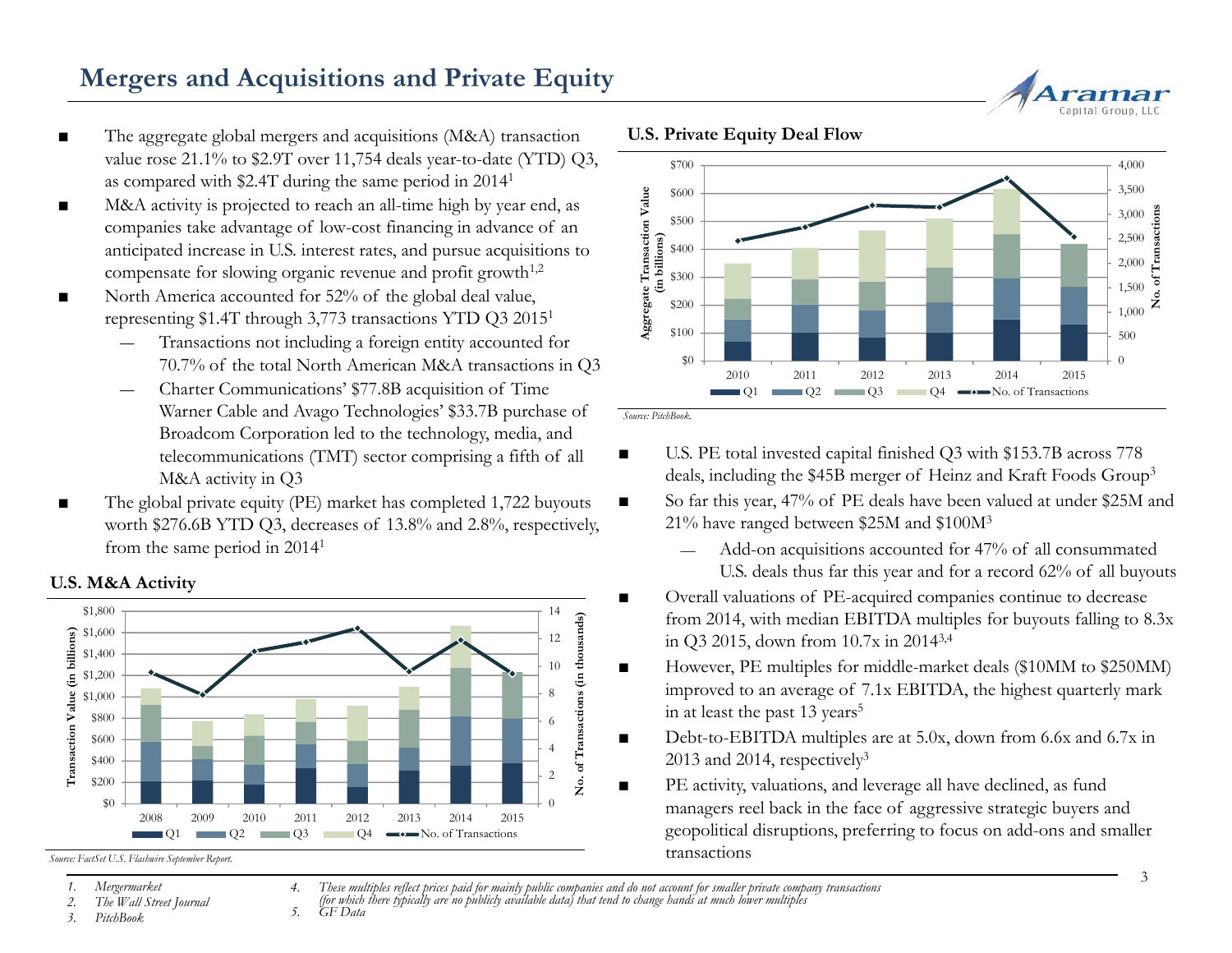#### **Venture Capital Investing**

- ■ In Q3 2015, the venture capital (VC) industry invested \$16.3B across 1,070 deals, a decrease of 5.0% in value and 11.0% in number, as compared with \$17.3B across 1,189 transactions in Q2 20151
	- This downturn is attributable to concerns over lofty valuations and reduced exit opportunities
- ■ First-time financings increased 7.0% from Q2 to \$2.5B in Q3, while the number of deals declined  $3.0\%$  from the prior quarter<sup>1</sup>
- ■ There were a total of 13 VC-backed IPOs in Q3 worth \$1.7B, a drop of more than 50% from Q2's 29 deals that generated \$3.8B<sup>2</sup> 2008 in which PIPEs have raised more than \$20B
- ■ VC-backed M&A deals rose 21.6% to 90 transactions in Q3 from 74 in Q22
	- ― The total value for the 20 deals whose data were disclosed was \$5.1B, which was up 39.5% from the disclosed value of \$3.7B in Q2 and down 40.8% from the \$8.6B in Q3 2014 over \$7B, accounting for 34% of the capital raised<sup>4</sup>
	- Although VC-backed M&A activity is down from this time last year, it still is seeing more life than IPO volume, which has suffered from fewer billion dollar "unicorn" exits

#### **VC Deals Per Industry – Q3 <sup>2015</sup> (in millions) U.S. PIPE Activity**



#### *Source: MoneyTree Report.*

- *1. MoneyTree Report by PricewaterhouseCoopers LLC and the NVCA*
- *2. Exitround*

 *3. PrivateRaise; excludes PIPEs that raise less than \$1mm and includes ATM offering facilities for Q3*

*4. PrivateRaise/Dealflow 5. ATMs are at-the-market offering facilities, which may not raise capital initially – or ever* 

#### **PIPE Investing**

■

■

■

- \$21.3B was raised across 264 PIPE transactions that were announced or completed in Q3 20153, more than doubling in value from the \$9.0B raised across 256 transactions in Q3 20144
- s downturn is attributable to concerns over lofty  $-$  PIPEs investors believe that the market will have a strong finish in Q4 2015, as the volatility that affected the market in August subsides
	- While Q3's volume was still far lower than the \$34.6B invested in Q2, there have been only a few quarters since 2008 in which PIPEs have raised more than \$20B
	- The most popular deal structure was a common stock offering, which accounted for about 50% of the total, while ATMs were the second most popular, comprising another  $18\%$ <sup>4</sup>
	- Energy PIPEs stood out in the quarter with 20 deals that derived over \$7B, accounting for 34% of the capital raised<sup>4</sup>
		- Energy companies shored up their bottom lines, which were crushed by falling prices and decreased revenues, and set up ATMs for easier access to future capital5

#### **U.S. PIPE Activity**



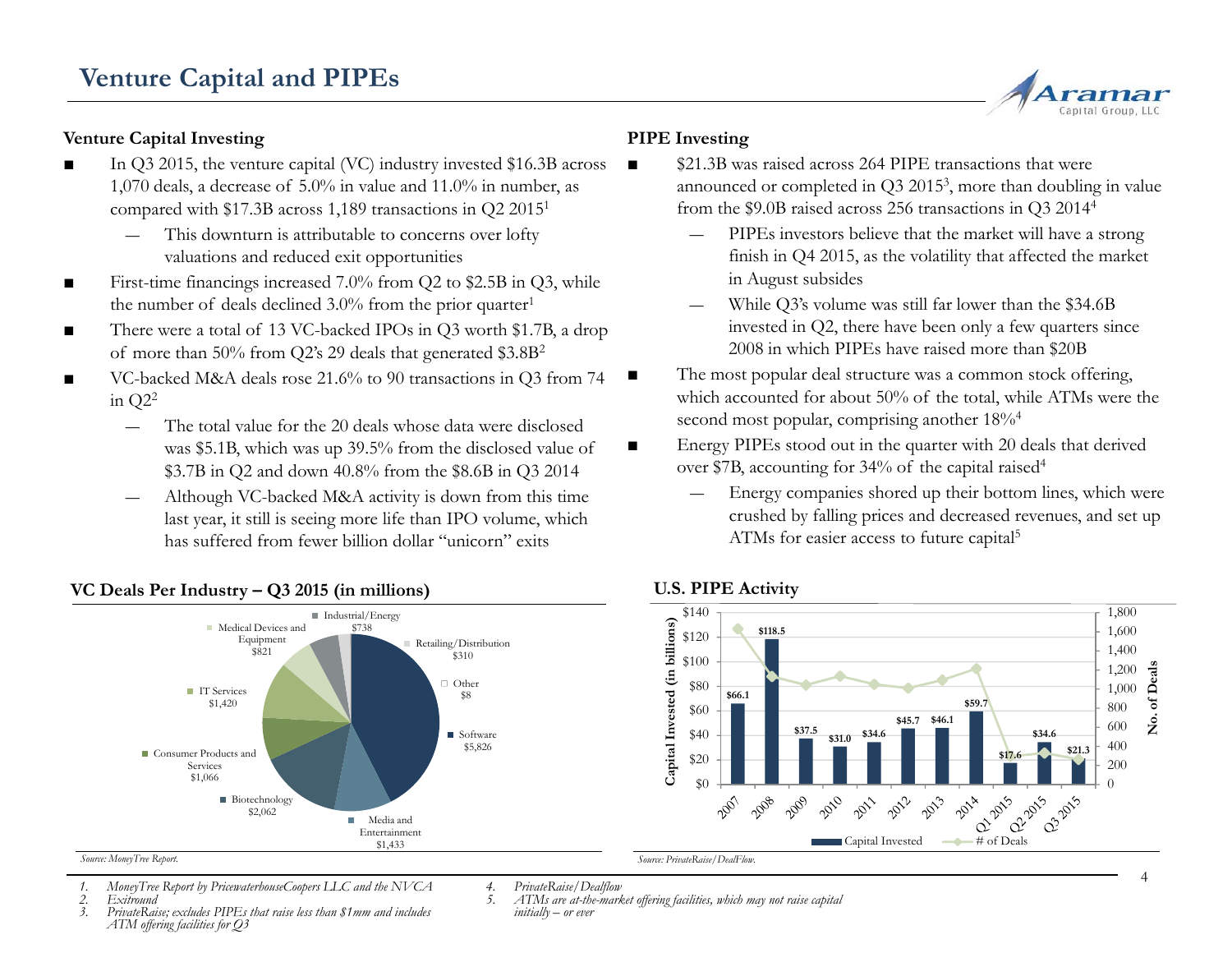### **Debt Capital**



- ■ The Barclays U.S. Aggregate Bond Index posted a 1.2% return in Q3 2015, up sharply from a negative return of 1.7% in Q2 20151
	- Market conditions were often challenging, as investors tried to adjust to the effects of slowing global growth, lower commodity prices, uncertainty over the Fed's interest rate stance, and increasing leverage from debt-financed acquisitions, dividend payments, and share buybacks
- ■ The Barclays U.S. Corporate Bond Index posted a positive 0.8% return in Q3 2015, driven by a flight by investors to higher quality fixed income securities and many consumer-related sectors benefitting from a pick-up in U.S. economic growth this year<sup>1</sup>
	- ― U.S. corporate spreads over similar maturity Treasuries rose 24 bps from 145 bps in Q2 to 169 bps in Q3
- ■ Total debt issuances decreased 11.2% from \$1,736.0B in Q2 to \$1,541.9B in O3<sup>2</sup>
	- The overall decline was driven by a 35.9% drop in assetbacked bond issuances, down markedly to \$38.6B from \$60.1B in Q2
	- Corporate debt securities issuances decreased 27.9% from \$450.1B in Q2 to \$324.5B in Q3



#### **Issuance in the U.S. Bond Market (in billions)**

- ■ By delaying the rate hike, the U.S. Federal Reserve exacerbated investors' fears that global turmoil stemming from the unresolved troubles in Greece, Syria, and China could have real adverse consequences for the U.S. financial markets<sup>3</sup>
- The Credit Suisse High-Yield Bond Index posted a loss of 5.2%, which is the worst performing quarter since  $Q4 2008<sup>3</sup>$
- ■ The Barclays U.S. Corporate High Yield Index spiked 78 bps and ended the month above 8.0% for the first time since 20124
- ■ Approximately 16.0% of all U.S. bonds rated below investment grade traded at distressed levels, the biggest share since  $2011^6$

#### **Middle-Market Loan Issuances**

- ■Middle-market yields increased to 6.3% in Q3, up from 6.0% in Q24
- ■ Leverage multiples for broadly syndicated LBO transactions have decreased in 2015, following four years of consecutive growth<sup>4,5</sup>
	- The average debt-to-EBITDA multiple has declined to 6.1x for broadly syndicated LBOs, but increased to 5.5x for institutional middle-market LBOs
- Middle-market lending stands at \$102B YTD, with 24.5% for transactions under \$100M and 75.5% in the \$100MM to \$500M range4



#### **Debt Multiples of Middle-Market LBO Loans**

*Source: SIFMA.*

- *1. Prudential Financial*
- *2. SIFMA*

*4. Thomson Reuters LPC*

*6. Standard & Poor's*

*3. Guggenheim Partners*

<sup>5.</sup> These multiples mostly reflect prices paid for larger private companies and generally do not account for smaller private company<br>transactions that tend to change hands at much lower multiples and with lower debt ratios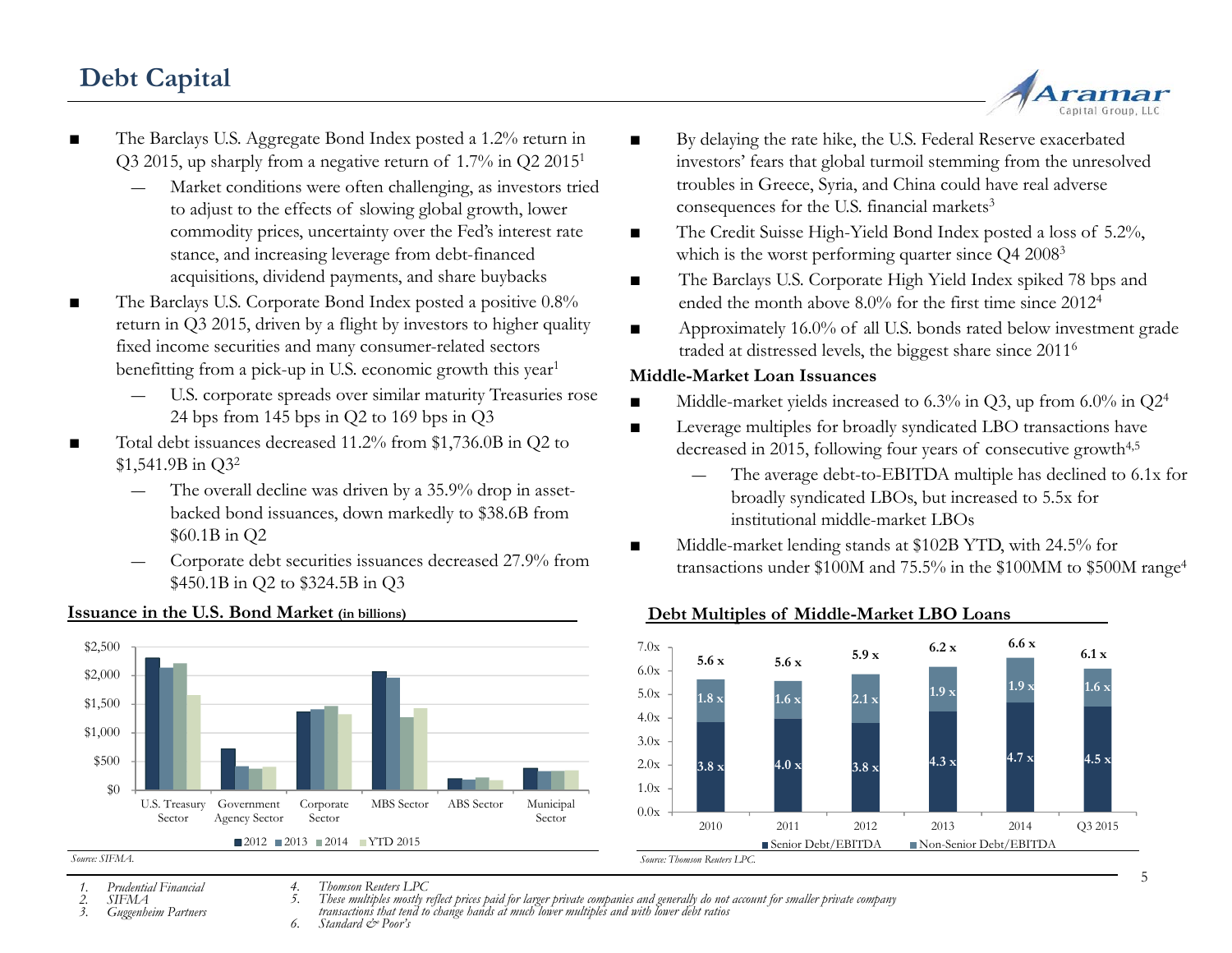

#### **By Peter M. Miller, Esq., Mintz, Levin, Cohn, Ferris, Glovsky and Popeo, P.C.** ■

Business owners face difficult choices as they decide on <sup>a</sup> succession plan for their business or, alternatively, on <sup>a</sup> strategy for selling their business. Often, there are hard choices to be made that involve <sup>a</sup> tension between an emotional desire to pass the business to family members or key managers versus the harsh realities associated with succession planning that often leads to <sup>a</sup> decision to sell, not to mention the desire to achieve the maximum financial reward (valuation) for <sup>a</sup> lifetime of hard work.

Sometimes <sup>a</sup> situation is straightforward. For example, for <sup>a</sup> business owner with no heirs involved in the business and <sup>a</sup> desire to retire and enjoy life, selling is an obvious solution. Here, there are still planning considerations to ge<sup>t</sup> right. For instance, will <sup>a</sup> buyer want the seller to continue to work after <sup>a</sup> sale to ensure <sup>a</sup> smooth transition to the new ownership? Are there corporate structure, tax, financial auditing, or other matters that need to be addressed to financed (through bank borrowing, or by the IRS if the estate is eligible "groom" the business to maximize the eventual net purchase price proceeds? Often, the presence of <sup>a</sup> seller's market will drive the timing of <sup>a</sup> transaction to <sup>a</sup> greater degree than the optimum sale date envisioned by the owner.

Other situations are far from straightforward. Nonetheless, selling the business sooner rather than later ma <sup>y</sup> be the preferred alternative. Consider, for example, <sup>a</sup> business owner whose company constitutes the majority of his/her net worth; one child works as <sup>a</sup> senior executive in the business, but other children are not involved. All of the children are from the owner's prior marriage, and the owner wants to treat them equally and provide for his/her current spouse. This is not an uncommon situation, and it raises difficult issues that need to be is not an uncommon situation, and it raises difficult issues that need to be itself) and try not to let biases cloud his/her decision worked out to make a plan succeed, including:

- *Planning for estate taxes*: Once an estate exceeds the threshold for the federal estate tax, the tax is imposed on the portion of the estate in excess of the threshold at <sup>a</sup> 40 percent rate. In states that still impose <sup>a</sup> state-level estate tax, the top combined federal and state estate tax rate is almost 50 percent. (While the estate tax generally can be deferred until the death of the surviving spouse using marital deduction planning, this isn't available for single business owners, and marital deduction planning frequently is not appropriate in second marriages.) There are special estate tax rules that provide for <sup>a</sup> deferred payment of the portion of estate taxes attributable to closely-held business for up to 15 years, but these rules are complicated and are not a panacea. Careful planning for the estate tax often is needed to address estate tax liquidity needs, including life insurance planning to provide cash for taxes and lifetime gift planning to minimize overall transfer (estate and gift) taxes. If the estate tax is paid using other estate assets, the family's wealth will be even more concentrated in the business, and if it is financed (through bank borrowing, or by the IRS if the estate is eligibl for estate tax deferral), the family's debt burden and risk profile will increase, especially if the taxes will have to be paid over time using future profits of the business.
	- *Capabilities of successor management*: Objectively assessing the strengths and weaknesses of one's offspring or trained successors naturally can be <sup>a</sup> challenge. Even if successor management is capable at the time, they may not be able to navigate the business as it evolves through <sup>a</sup> changing environment. An owner needs to preserve the wealth he/she has built for the benefit of his/her entire family (and the company

 $\blacksquare$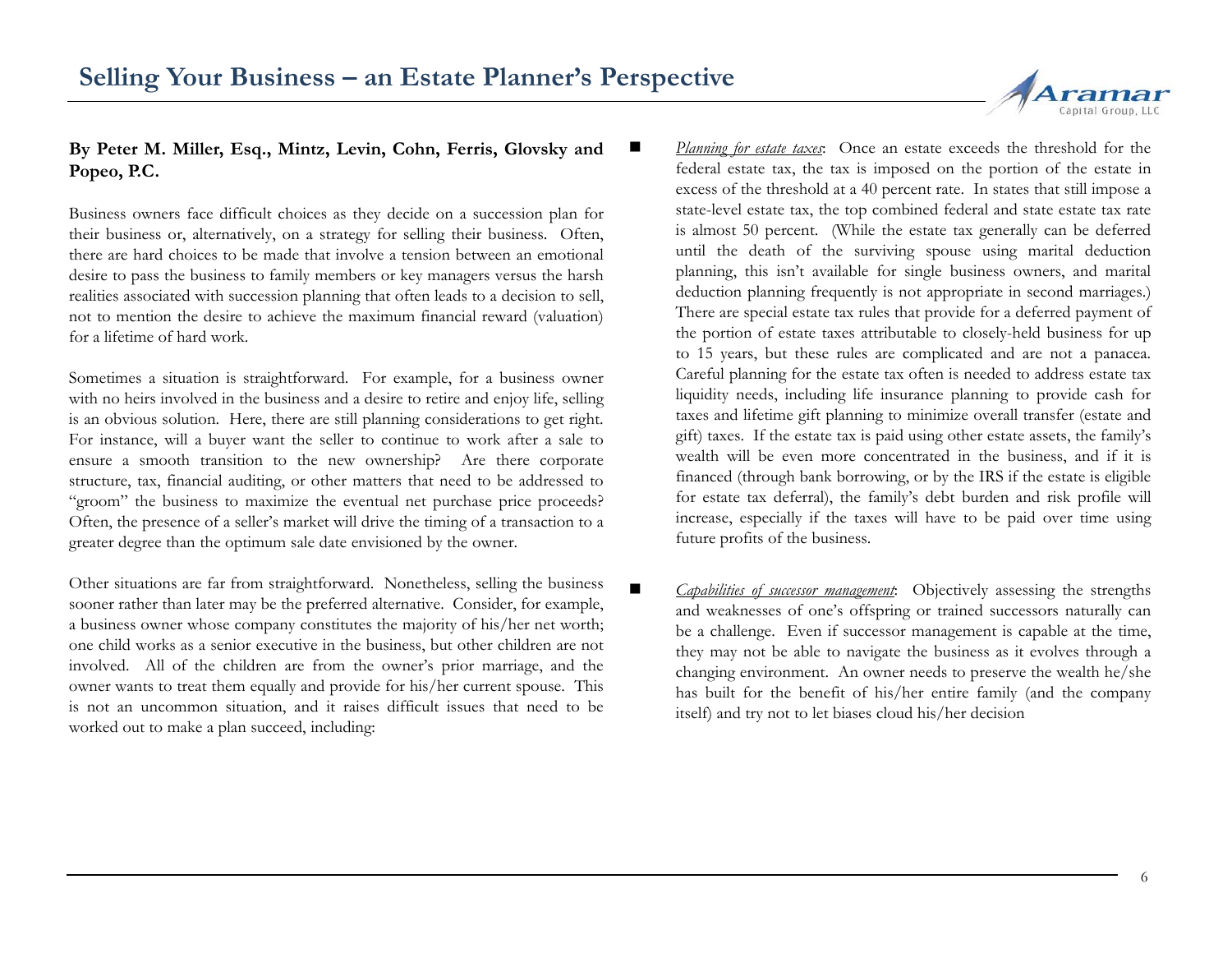- *Equal treatment of children*: In the above example where the business is the majority of the owner's net worth, there is no possibility that, even before consideration of estate taxes, the business can be given to the child who works in the business and other assets of equivalent value given to the owner's other children while simultaneously providing for famil the owner's surviving spouse. Something has to give, and there are <sup>a</sup> number of possibilities.
	- *Selling the business to the participating child:* Under this strategy, through <sup>a</sup> prearranged buy-sell agreement, the participating child will purchase the business from the owner at the owner's death for an installment note. Thus, the participating child gets the business, and the owner's widow and other family members ge<sup>t</sup> the participating child's promissory notes. Assuming fair pricing of the business, economic equality among the beneficiaries nominally is preserved. But the potential intra-familial pitfalls associated with creating a debtor-creditor relationship between the participating child and the other family members are apparent. In addition, the non-participating family members effectively bear equity downside risks (if the business fails, they don't ge<sup>t</sup> paid), but typically receive below-market interest on their promissory notes that does not compensate them for the risk. Often, those members realize that they would have been better off had the business been sold.
	- *Distributing business interests among participating and non-participating family members:* This strategy allows for equal treatment among children – but now the participating and non-participating family members are business partners, which can be problematic, particularly if there is not <sup>a</sup> concerted effort to educate family members on their roles and responsibilities as business coowners or if the participating member begrudges his/her relatives for profiting off of his/her labor.
- *Distributing business interests among participating and non-participating family members (continued):* Often, arrangements are made by the owner to give voting interests in the business to the participating child and non-voting interests to non-participating <sup>y</sup> members. That strategy can make sense, but it also gy, creates the possibility of running or retaining the business based on the decisions of the minority owner notwithstanding the wishes of the majority.
- *Disproportionate distribution to participating child*: Under this strategy, an owner decides to give the business to the participating child and lesser amounts to other children. This unequal result can sometimes be justified on fairness grounds – for example, an owner could conclude that the participating child "earned" the ownership based on the child's prior contributions to the success of the business. Of course, other n family members may not see it that way, and family discord – a result most owners desperately want to avoid – can result in the absence of planning and clear communication.

As suggested above, <sup>a</sup> business owner wanting to keep <sup>a</sup> business in the family – but also wanting to make the right decision that furthers the family's overall n best interests – will, after proceeding through a comprehensive business succession planning process, realize that his/her initial decision to retain the business did not factor in considerations that sugges<sup>t</sup> that selling the business may be <sup>a</sup> far better alternative for the sake of the family. Moreover, the value of the business very well may be maximized by selling it rather than holding it, with diversification of financial risk for the family <sup>a</sup> critical consideration. The next generation may be better off applying their respective shares of the proceeds to investments and new business ventures. For these reasons, the selling alternative should be revisited periodically in light of changed circumstances and the owner's developing understanding of business succession challenges.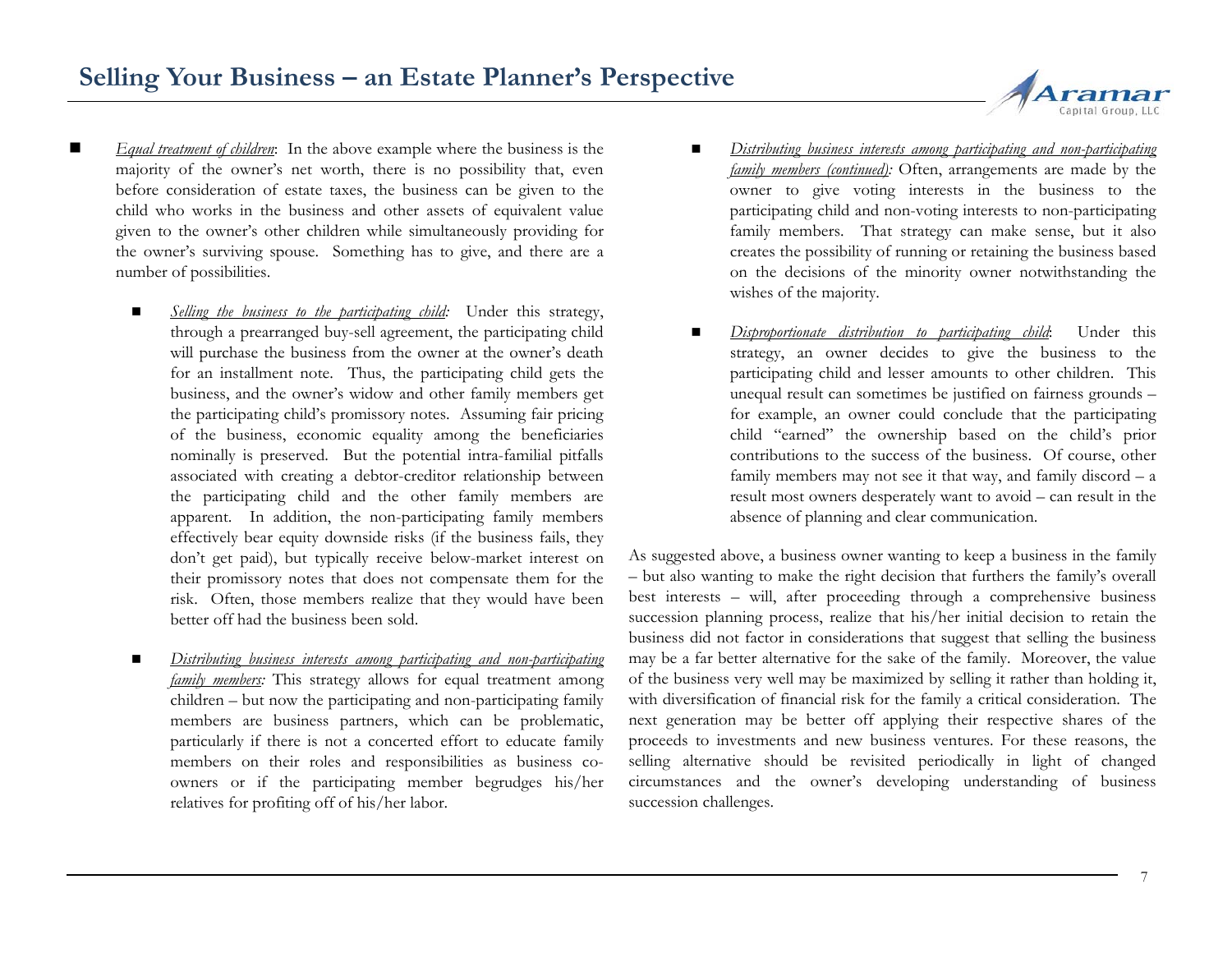

#### **About Mintz, Levin, Cohn, Ferris, Glovsky and Popeo, P.C.**

Mintz, Levin, Cohen, Ferris, Glovsky and Popeo is a leading national law firm with 500 attorneys located throughout the United States. It has deep experience in working with entrepreneurs throughout the full cycle of a business; from creation to successful exit. Mintz *Levin is known for its responsiveness and aggressive problem solving solving, providing clear answers* and sound solutions. Peter Miller is the Chair of the firm's Private Client Practice. He represents individuals, businesses, and charitable organizations in a broad spectrum of matters involving estate planning and administration, business income taxation, general business planning, and the creation and administration of private foundations and public charities.